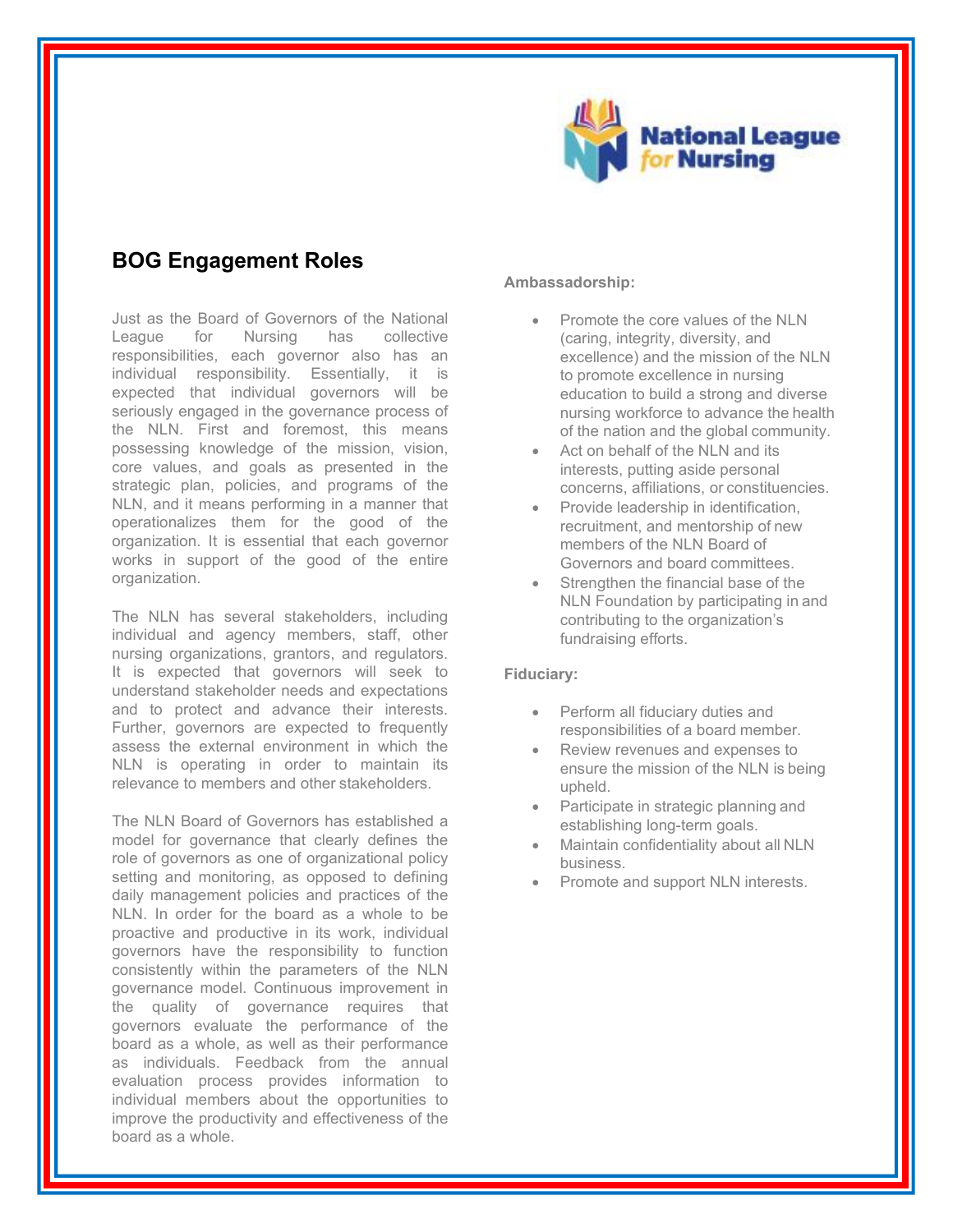

# **BOG Engagement Roles**

Individual governors of the National League for Nursing are charged with the legal and fiduciary responsibility of undivided loyalty to the corporation. It is the responsibility of governors to protect the corporation from harm and to assure that acts of the corporation are legal and in the best interest of the organization. Even when individual governors behave conscientiously, there is risk of liability. To that end, the National League for Nursing provides directors and officers insurance coverage in the amount of \$2,000,000.

#### **Attendance and Contribution at Meetings:**

- Attend all scheduled board meetings each year.
- The NLN Chair will be notified by the NLN President & CEO if members of the board are not able to fulfill their responsibilities and/or have not participated in two consecutive meetings of the board of governors. The president will follow-up with the board member and will render a decision about the board member's continuation on the board of governors.
- Participate actively and thoughtfully in discussions and debates.
- Serve on at least one standing committee, attend all regular committee meetings (via phone), and actively participate in the proceedings. Governors are often asked to serve on additional ad hoc committees. The NLN Chair in consultation with the NLN President & CEO, assigns governors to standing and ad hoc committees annually.

#### **Conflicts of Interest**

**•** Governors are expected to comply with the conflict of interest policy and to disclose a real or potential conflict in a timely manner. The definition of conflict of interest for purposes of the nominating process is made available to each nominee during the information collection period. Based on the definition, nominees are requested to disclose real or potential conflicts to the committee for use in ballot preparation.

• As noted in the NLN conflict of interest policy, members of the NLN Board of Governors, its applicable subsidiary boards, committees, advisory councils, task groups, and NLN staff in decision-making roles are required to disclose annually their personal and professional connections with individuals in perceived, potential, or actual competition with NLN products and services or organizations doing business with the NLN; a conflict of interest statement is signed annually by NLN governors. Furthermore, each governor is expected to notify the NLN Chair and President & chief executive officer of a perceived, potential or actual conflict of interest occurring throughout the year.